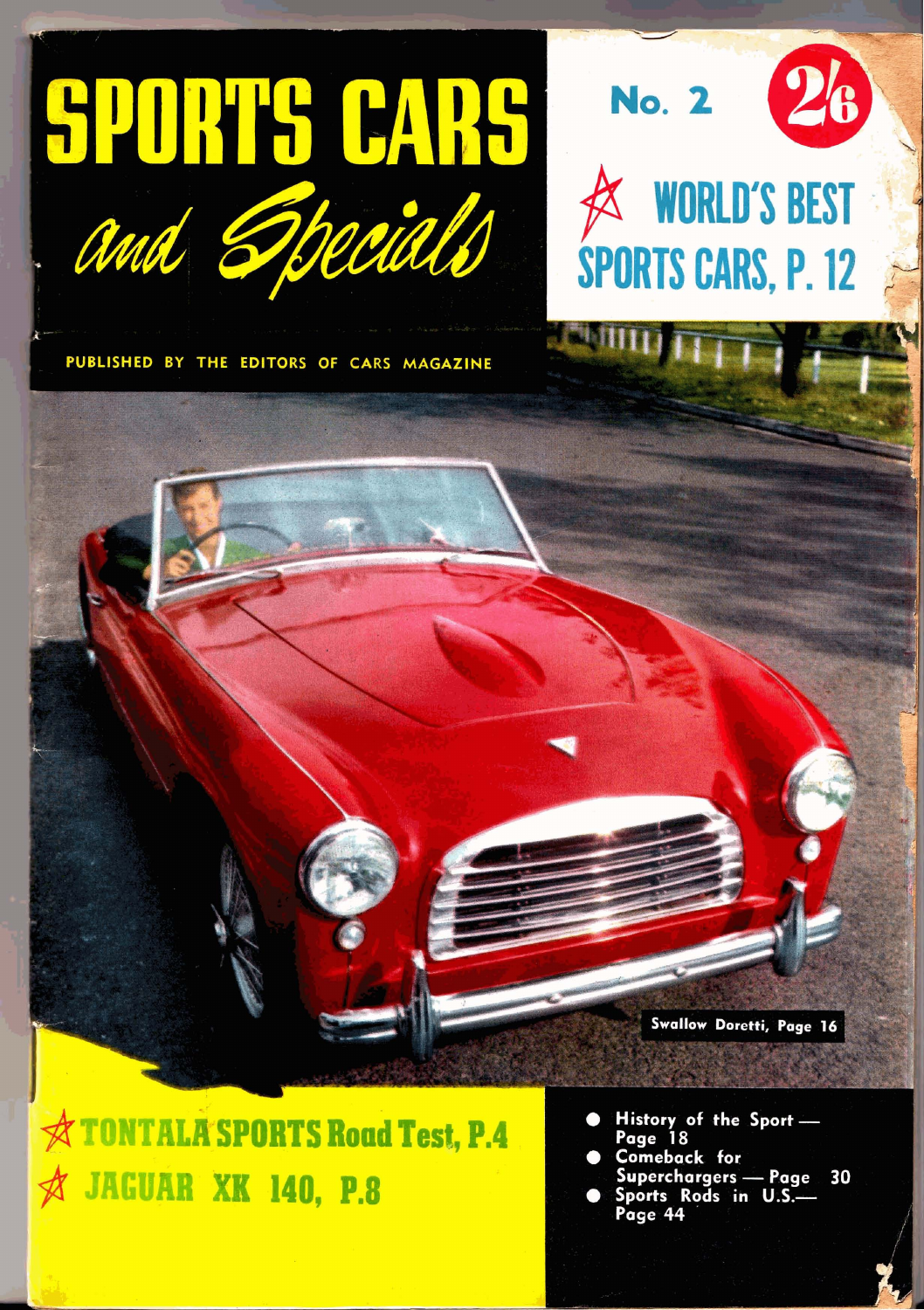

## **ABOVE:** With the hood up, Doretti offers good weather protection. The rear window is big enough to atone to some degree for the lack of quarter lights . . . a Crowd-Stopper By IAN FRASER

**A** FRIEND was recently lent a sleek grey sports car<br>for a short drive. He parked the vehicle in Flinders St., hIclbournc, and rushcd into Tattersall's to buv a lottery ticket. Five minutes later he returned to find his car was the centre of the day's biggest traffic jam. Hundrcds of pcdcstrians, dozens of car drivcrs and a few tranls had all stopped to look at and admire that elegant Swallow Doretti.

Although thc Doretti has an Jtalian name, it's made by one of England's most famous car builders-the Swallow Coachbuilding Co., of Staffordshire. Before



**Under the forward hinged bonnet of the Doretti every point is easily accessible. Unusual header** The door sides are as high as the mudguards and tank is worthy of notice ...

the war they madc the low and fascinating SS sports cars.

Because it's using the same motor and transmission as the Triumph TR 2, people are inclined to think that thc Dorctti is a snob vcrsion of thc Triumph. Far from it. I'he ncwcomer has a tubular steel chassis, longer wheel-base and the motor seven inches further back in the frame.

Only a very limited numbcr of Dorcttis were landed in Australiq before thc ncw models arrived rcccntly. The distinctly Continental lincs, plus the name Doretti on the tront makc this car a real crowd-stopper.

Moderately priced at a little under  $\mathcal{L}$ 1,600, the Swallow offers high speed luxury for two people.

The latest Dorettis have wire wheels and an electric Laycock de Normanville overdrive as standard equipment, putting the car well into thc 100-m.p.h. class.

Weighing just on  $18\frac{1}{2}$ cwt., the Swallow scales the same as the Triumph, in spitc of a heavier-looking, allenveloped body. The body construction uses the double skin principle with a 22-gauge steel inner shell and 16-gauge aluminium outer skin. The complete body shell is bolted onto the chassis, hut sections of it can easily be removed for unbending in the event of a smash.

Well streamlined, the Doretti has an unusually long bonnet with an impressive powcr bulge centrally situated up front.

A one-piece curved windscreen is standard equipment, but for thc competition-minded, an acro scrcen can be obtained amongst the specd equipment which includes an undershield, cockpit cover and rear wheel<br>spats.

give good weather protection as does the plastic soft